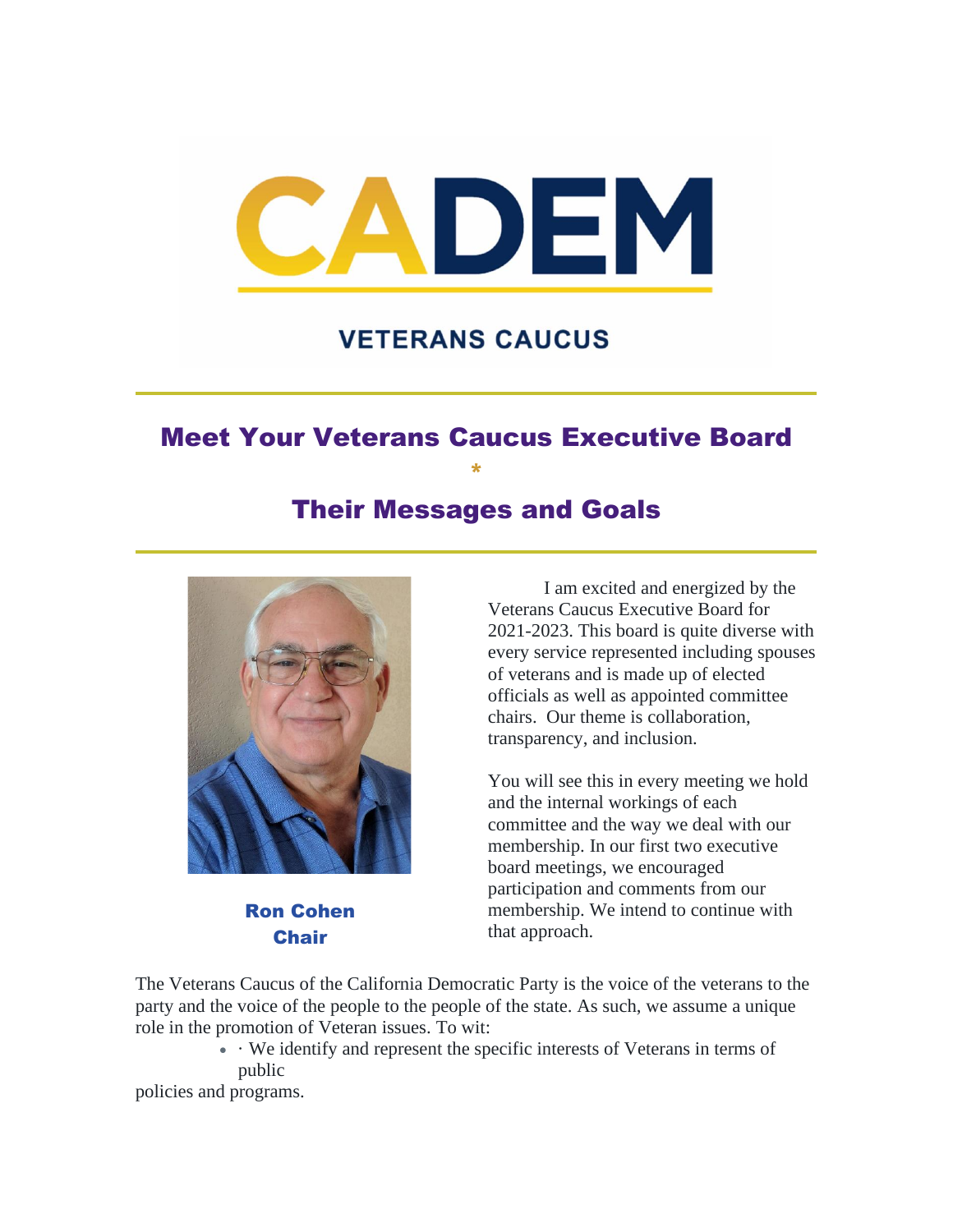- We give Democratic Veterans a forum in the operations of the state party.
- We maintain open lines of communication with elected officials throughout the state on behalf of Veterans.
- We monitor, sponsor, coauthor, and promote legislation at all levels of government that impact Veterans.
- We identify critical veteran needs and develop action plans for their resolution through the legal process of the State.
- We add the unique voice of Veterans to promote the principles to which we subscribe as Democrats.

The Veterans Caucus has been ineffective in these roles for too long, spending too much time and exerting too much effort on matters relating to internal operations and virtually none on programs that impact the lives of veterans. Our intent is to return the Caucus to its original role in the party and enhance its influence in party operations. This newsletter is about that role.

#### *Committees: As Ex Officio – Communications and Policy & Legislation*

As a formerly homeless Veteran who suffers from PTSD and ADHD, I've turned my trials into a daily testimony dedicated to saving fellow Veterans and homeless folks. Life experience has taught me that all change is possible through resources and support. Oftentimes, support comes by way of trust-building through conversations, providing food, donating clothing, and offering employment. No one's journey is alike and as they say, "most people are one paycheck away from being homeless" – especially now during a worldwide pandemic.<br> **Chef Basil Kimbrew** 



Vice Chair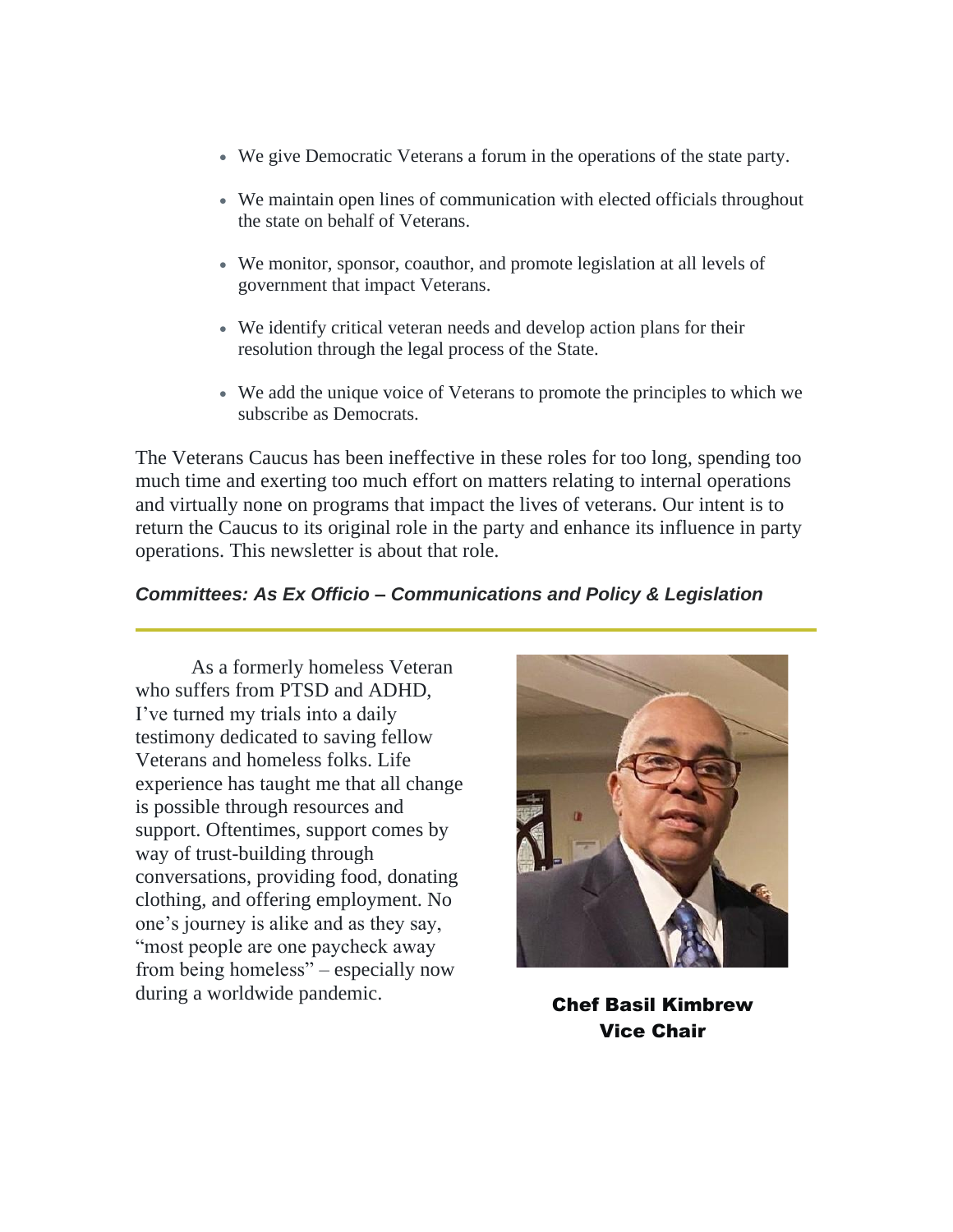My appointment as Veteran State Delegate by Lieutenant Governor Eleni Kounalakis has enabled me to feed homeless communities. Yes, despite my challenges, I have made several accomplishments, including becoming an *American Culinary Federation Political Chef, 2018 American Culinary Federation Presidential Gold Medal Winner*, and *Molina Healthcare Community Champion Award Veteran of the Year 2019 & 2020*.

In my role as Vice-Chair of the Veterans Caucus, I'm looking to create generational change by means of a 2-Year Work Plan:

- Establish a Veterans Homelessness Task Force
- Provide resources to Female Veterans who've experienced Military Sexual Trauma (MST)
- Interact with Veteran Clubs throughout California in an effort to increase our Veterans Caucus membership to 350 (our current membership is nearly 200)
- Advocate for the end of deporting Veterans return these servicemembers home.

#### *Committees: As Ex Officio - Communications and Programs*



Antonio Chapa Recording Secretary

I served on active duty for eight years and had the pleasure of serving our country at numerous duty stations. During my service, I was awarded the Navy and Marine Corps Achievement Medal by General Kurlak, Commandant of the Marine Corps. My highest rank achieved was Sergeant.

To further my professional career and personal growth, I attended Pasadena City Community College, California State University, Los Angeles, and the University of Southern California. I was able to house about 150 homeless Veterans during my time working as a HUD-VASH outreach worker.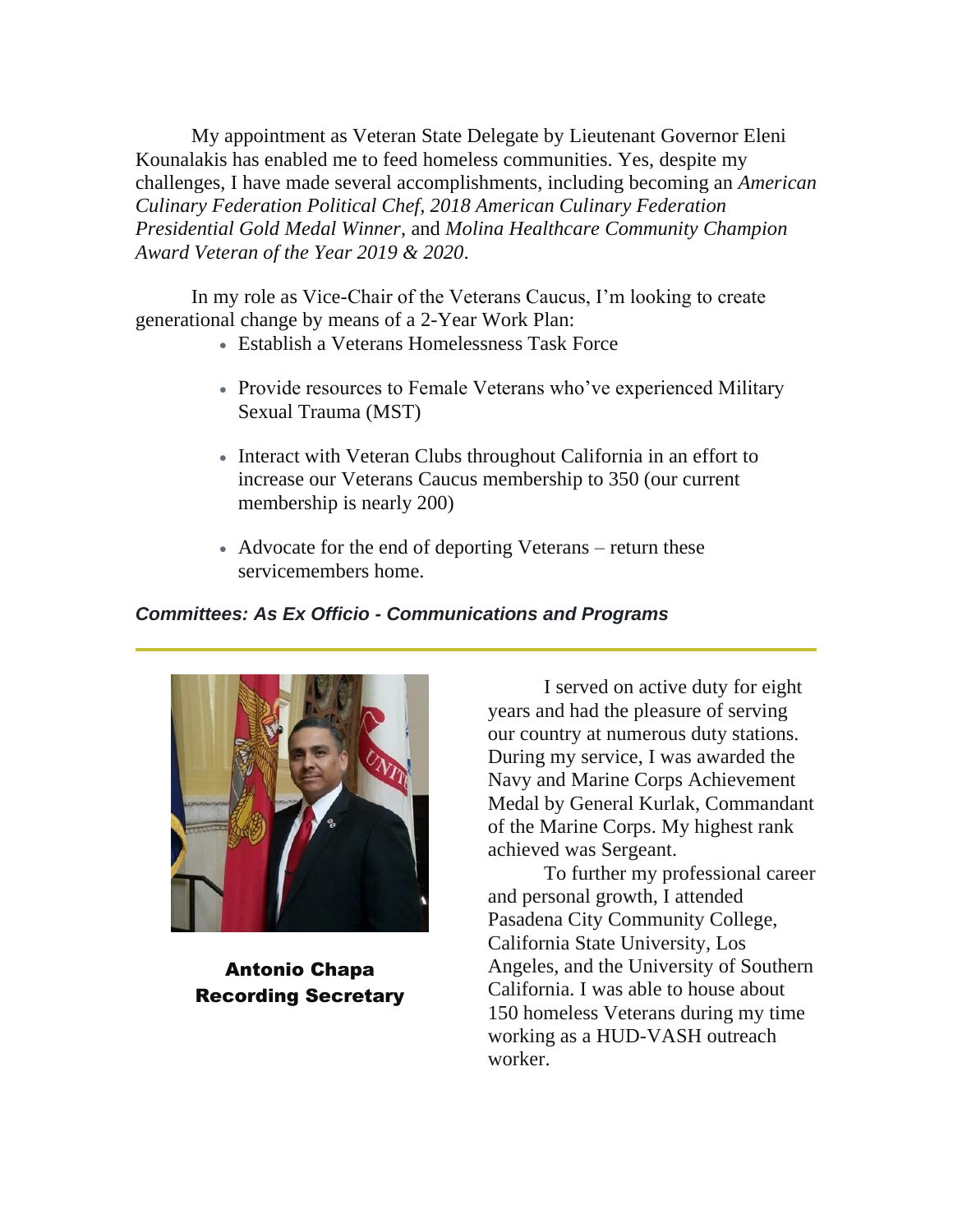I currently hold the office of Commandant for MCL Detachment 1347 and the Legislative Liaison for MCL Department of CA. Also, I served as a Veterans Advisory Commissioner for LA County, First District.

In my role as Recording Secretary, I'm looking to create impactful change by means of a 2-Year Work Plan:

- Advocate for our Unhoused Veterans
- Promote resources for our Wounded Warriors and their Dependents.
- Maintain Caucus files and record minutes for all Veterans Caucus meetings

#### *Committees: Programs*

In this time of national reckoning, we must be unapologetic in our advocacy to complete our military mission: Leave no one behind! During wartime, this mission means ensuring the safety of your fellow service members. Today, we are facing a national reckoning, where our Veteran community is also learning to navigate within a pandemic, racial reckoning, and the many nuances of militarycivilian-life-balance. I proudly served in the Navy for eight years and am well aware of the difficulty many military folks face when transitioning to civilian life.



Angela Scott Corresponding Secretary

As both a woman of color and a Veteran, I agree that we must do a better job of taking care of our military family. Part of my job within the California Democratic Party Veterans Caucus and as Corresponding Secretary is to ensure communication is distributed to our Veteran community.

Impactful change can only happen when it's intentional. Progressive political action requires passion and tenacity to fuel sustainable change on microand macro-levels. I'm here to serve, bringing my passion and drive in hopes of collaborating with you. Along with serving as a California Democratic Party Assembly District 50 Delegate, I'm also a member of the California Democratic Party Diversity, Equity, and Inclusion Standing Committee, which allows me to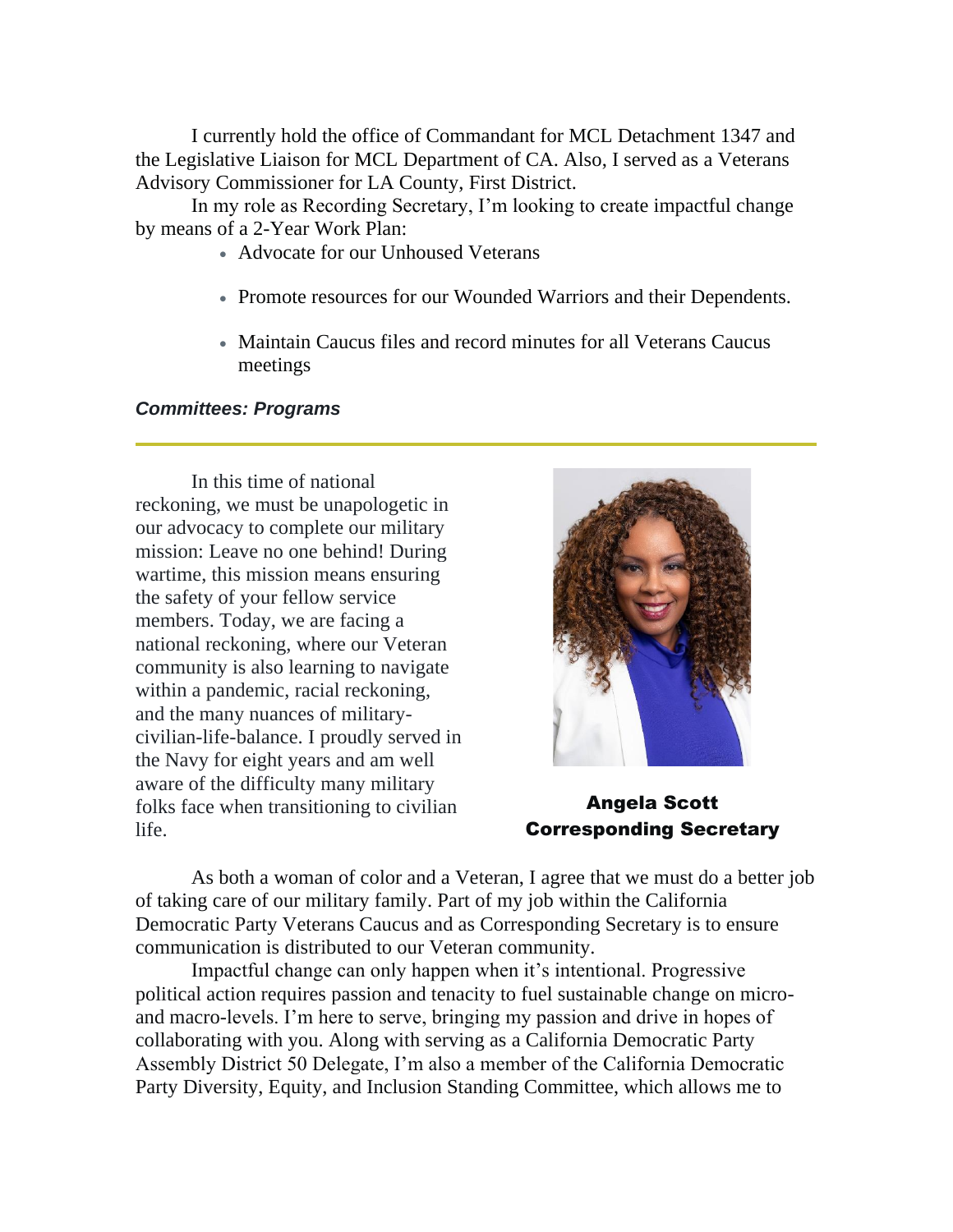voice the concerns of our constituents as well as create and follow policy. On a local level, I serve as Commissioner on the Santa Monica Public Safety Reform & Oversight Commission (PSROC). As a Steering Committee member on the Committee for Racial Justice and Santa Monica Black Agenda, I work in solidarity to create an equal playing field by addressing rent control and affordable housing shortages, police reform, decent living wages, seeking healthcare for all, and environmental justice.

Most importantly, I'm honored to represent you as we boldly envision a California that truly takes care of its Veteran community, ensuring high-quality resources and support. Through concerted efforts with you, I'm looking to accomplish a robust 2-Year Work Plan:

- Acknowledge and create opportunities for healing that includes communication, transparency, and accountability because we need to reach a place of trust.
- Discuss values with the Caucus and ideate how those values can be developed into concrete political action items.
- Invite membership to participate in collective work to achieve these goals.

We are here to re-affirm the mission – "Leave no one behind"!

#### *Committees: Chair, Communications*



Lizet Angulo, MBA

I have a heart for Veterans as the daughter, wife, mother, and cousin of military service members. My life has always been rooted in love, compassion, and understanding of our real-life heroes. Strong military figures in my life inspired me to fearlessly seek methods to create change. After receiving a Master of Business degree, I set out to assist those most in need of resources – women, children, and Veterans with my nonprofit organizations: Ladies Taking Key Opportunities (aka Ladies TKO).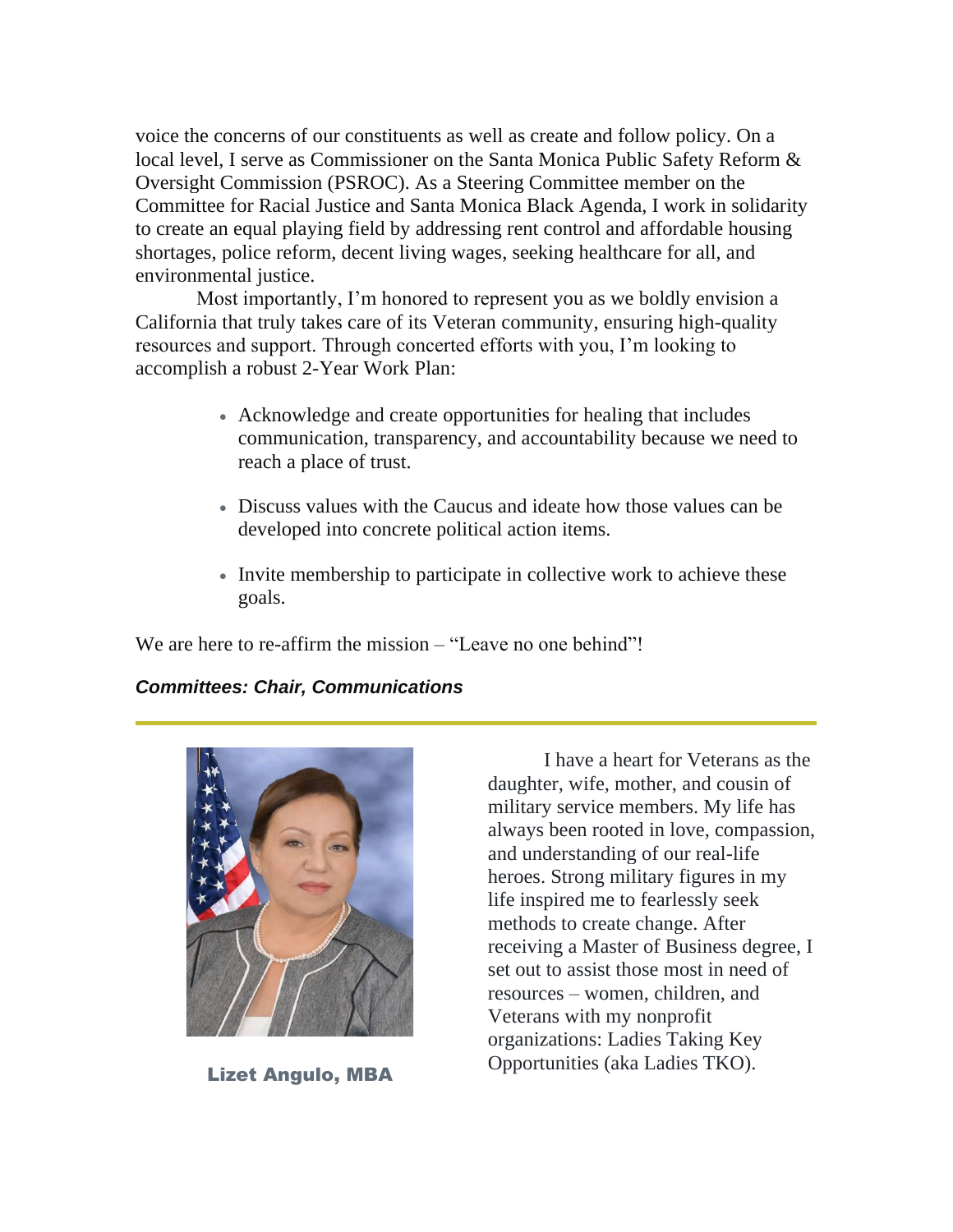#### **Treasurer**

Our efforts are micro-and macro-level with strategic socio-economic endeavors such as Empowering Women with Influence, CA Latino Media Publication, and Veterans' Voices Newsletter. Our efforts are micro-and macrolevel with strategic socio-economic endeavors such as Empowering Women with Influence, CA Latino Media Publication, Ladies TKO, and Veterans' Voices Newsletter.

As an established businesswoman, managing finances isn't new to me. My role is extensive and dynamic as Management Business Services, President (9 Epublications), Southern California Administrative Coordinator, CDP Chicano/Latino Caucus, Victor Valley Democratic Club, Chair; Member of : High Desert Hispanic Chamber of Commerce, Greater High Desert Chamber of Commerce, High Desert NAACP, Third Vice-Chair and VFW Post #8620 Life Member.

In my role as your Veterans Caucus Treasurer, I have created the following 2-Year Work Plan designed to increase accountability, transparency, and communication:

a. Communicate with members regarding expiration dates – 30 to 45 days ahead of the expiration date for membership dues.

b. Provide accurate and timely financial reports.

#### *Committees: Communications*



Tim Prince Parliamentarian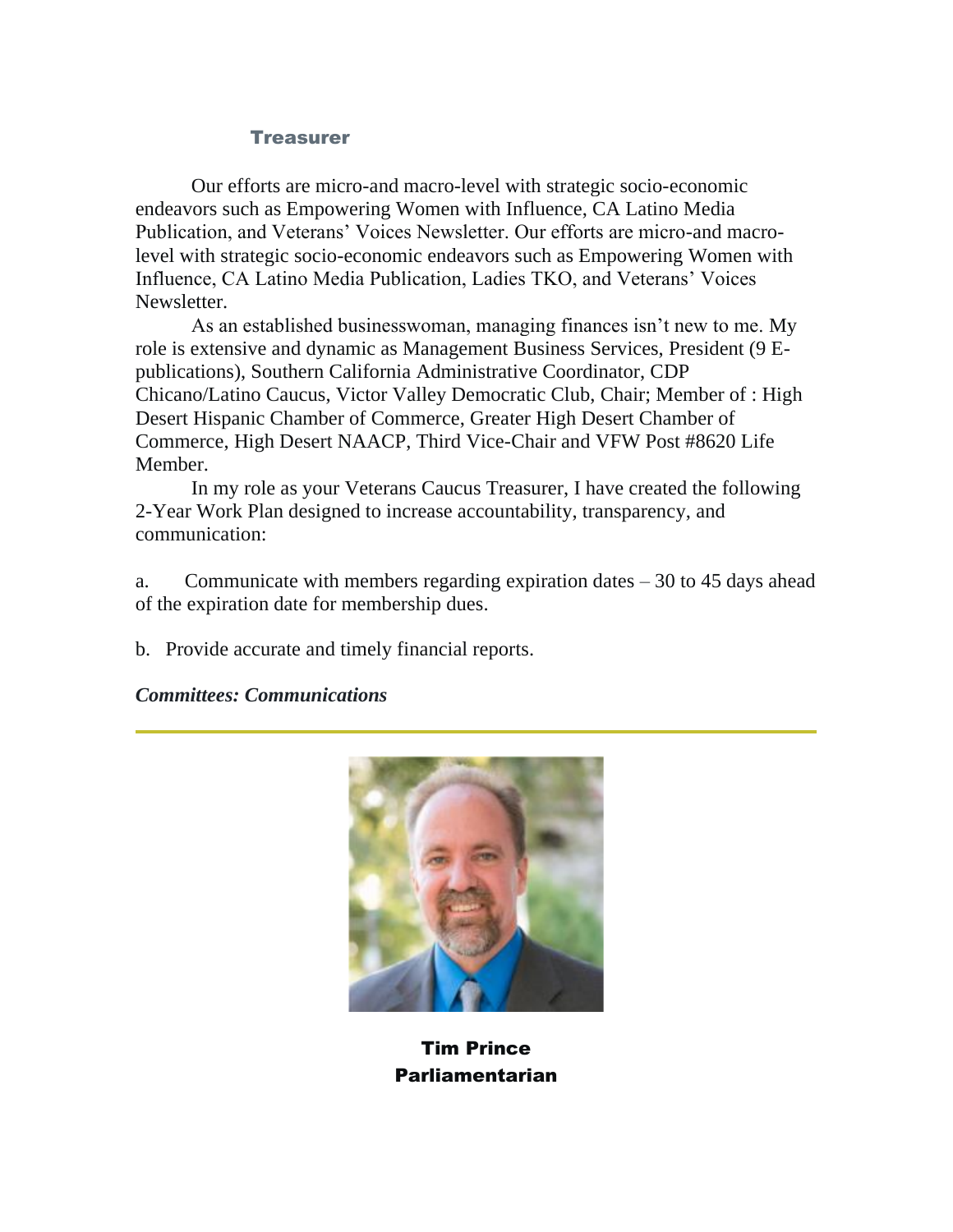# Standing Committees

It has been my pleasure serving you and your families for the past several years. I previously served as your Parliamentarian. In addition to serving as Chair for the Veterans Caucus Policy and Legislative Committee, I am also California Democratic Party Regional Director for Region 9 County/State Delegate and Governor Gavin Newsom appointee Board Member, CSLB. I'm also a member of SEIU 2015 and several CDP Caucuses. I have a degree in Gerontology and am dedicated to serving our Veterans, underrepresented families, and our senior communities.



Diana Love Policy and Legislative **Committee Chair** 

In my role as Chair of the Policy and Legislative Committee, I'm looking to complete the following goals within a 2-Year Work Plan:

- Follow and track bills that are Veteran-related in legislation.
- Support resolutions that have been approved by the CDP Resolutions Committee aimed to benefit Veterans

**ATTENTION VETERANS---ARE YOU INTERESTED TO LEARN ABOUT HOW TO BECOME A STATE LICENSED CONTRACTOR. The Contractors State License Board (CSLB) offers licensure application assistance programs for past and present military personnel and their spouses/domestic partners. PLEASE GIVE CHRIS BELLINGHAM A CALL AT 661-429-8634 OR SEND AN EMAIL TO: [christophermbellingham@gmail.com](mailto:christophermbellingham@gmail.com)**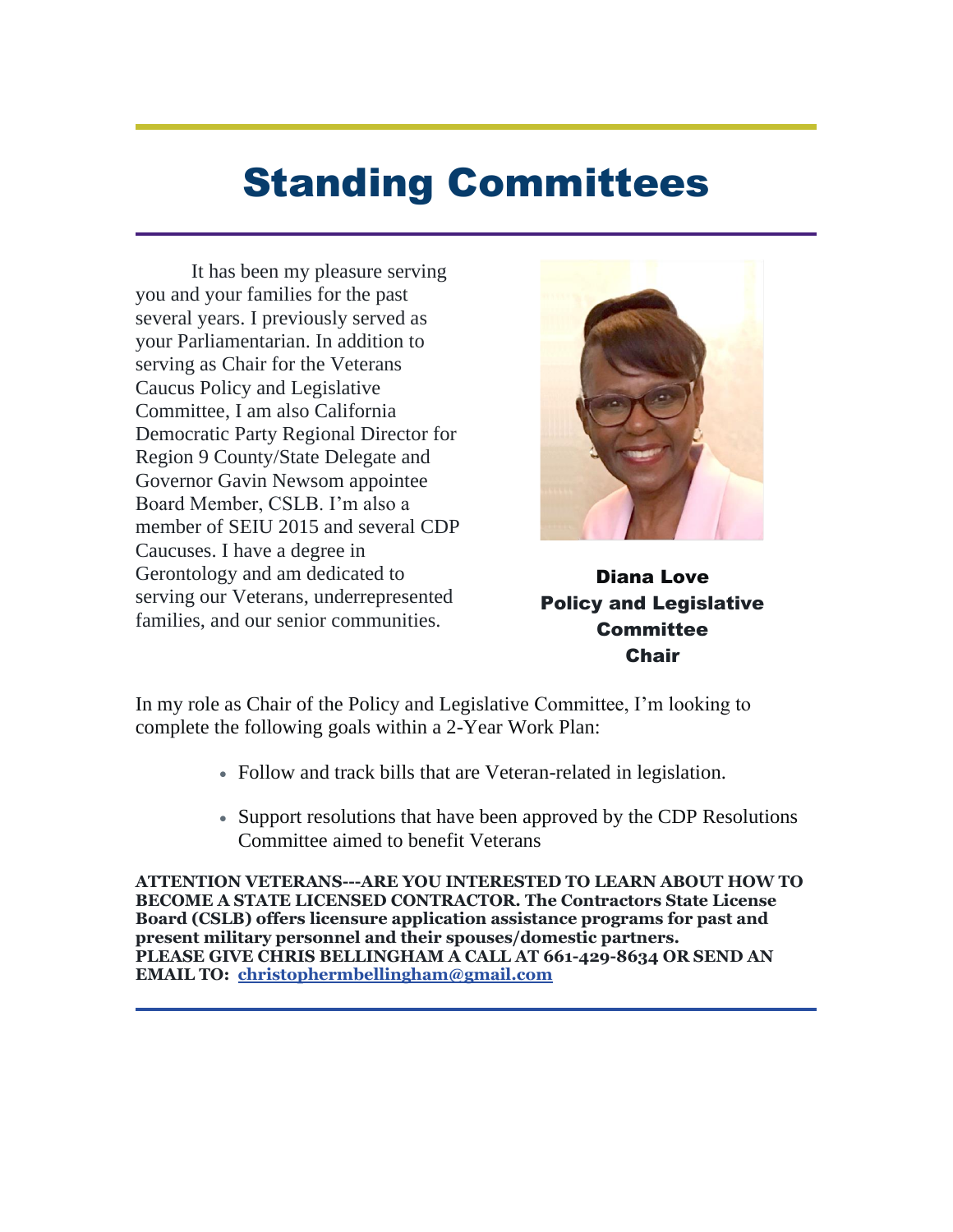

Polly Counts Programs Committee Chair

Hi fellow Veterans and Caucus members, I'm excited about our journey ahead as we look to execute empowering programming. As a native Californian, born and raised in Oceanside, I'm thrilled with the opportunity to represent fellow Veterans and Caucus members in my home state. In 1999, I earned a communications degree from Chico State University. After graduation, I reported to Officer Candidate School in Pensacola Florida and received a commission in the United States Navy.

I was designated a Cryptologic Officer and served from 2000-2006. In 2017, I used my GI Bill benefits and earned a Master of Science Degree in School Psychology. I am currently working as a School Psychologist at a local school district.

Along with serving in my role as an Assembly District 76 Delegate, I'm the former officer and current member of the Veterans Democrat Club of San Diego County, North Chapter.

I look forward to an ambitious 2-Year Work Plan:

- Unifying, Networking, and promoting the growth of the California State Veterans clubs/organizations in order to establish a Strong United Voice advocating for ALL veterans and promoting democratic values. WE ARE STRONGER TOGETHER AND WE KNOW THIS…. Because we've been a part of an organization (Military) that functions in this manner.
- Assist in establishing the CDP Veterans Caucus as be the centralized hub for Veteran/Democrat affairs taking place in the state of California.
- Create Regional Representation (Northern, Central, and Southern California)
- Shift the perception that Military Affiliation  $=$  Conservative by promoting progressive change